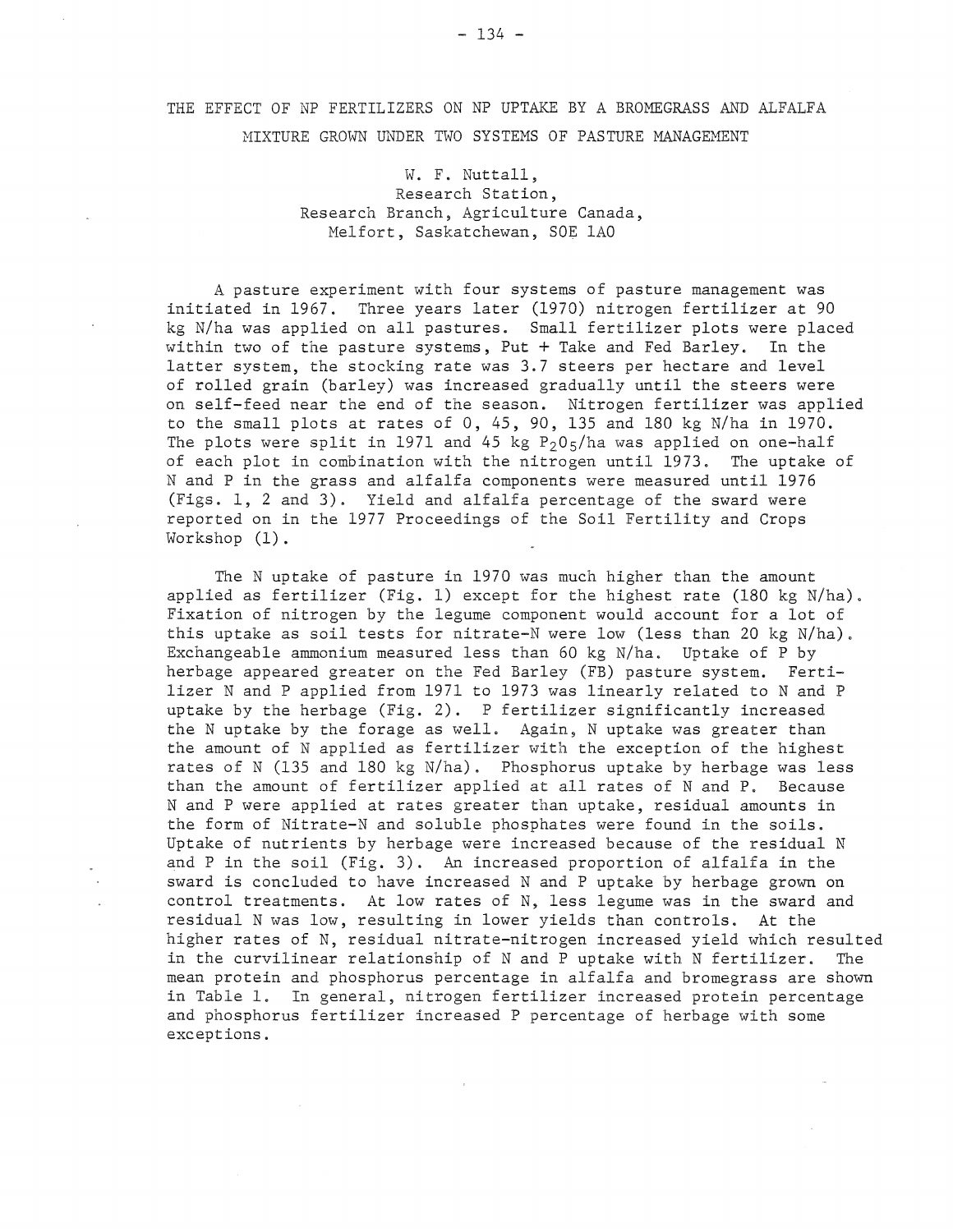

FIG. 1. UPTAKE OF N AND P BY BROMEGRASS AND ALFALFA PASTURE, 1970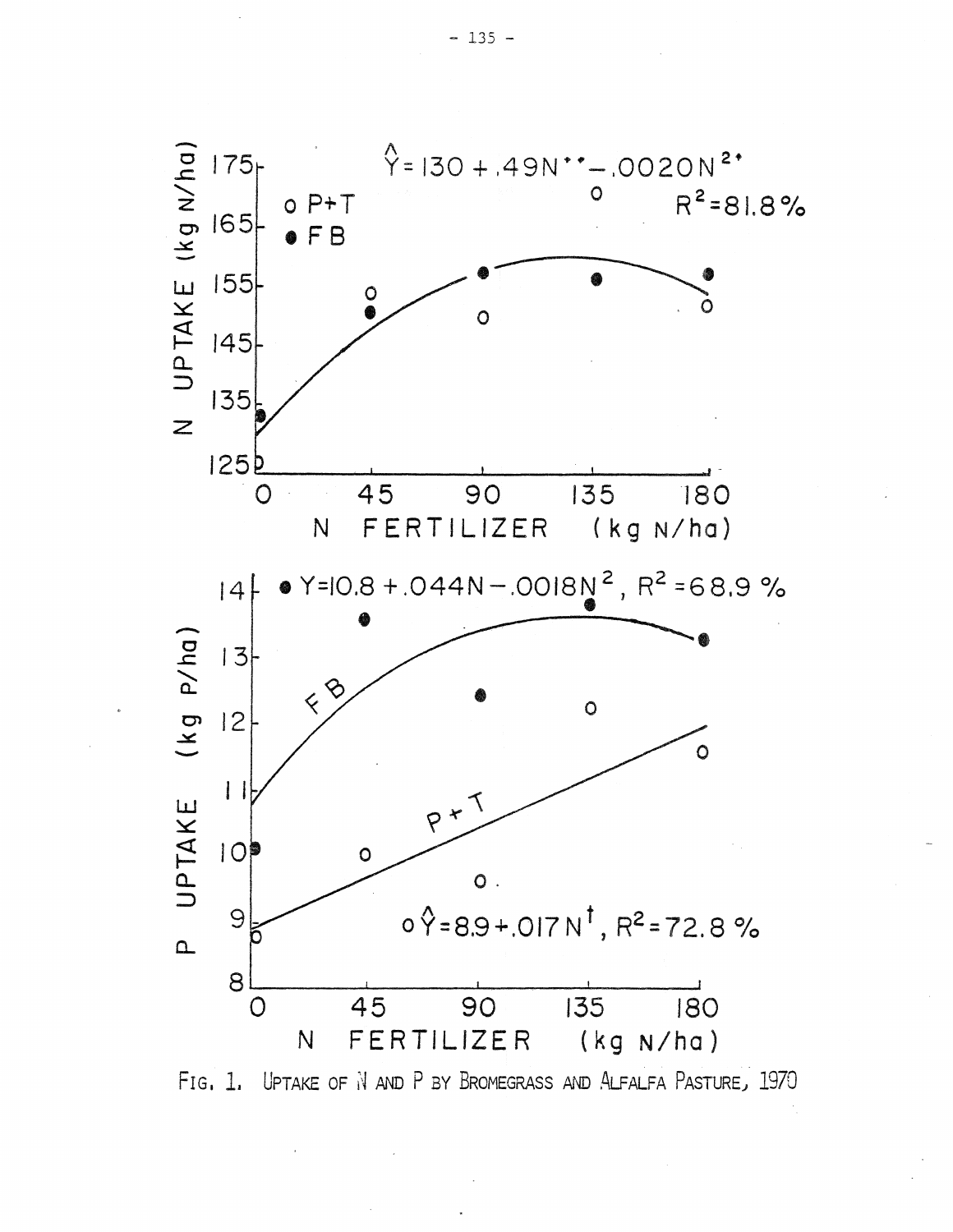



FIG, 2. UPTAKE OF II AND P BY BROMEGRASS AND ALFALFA PASTURE, 1972-73.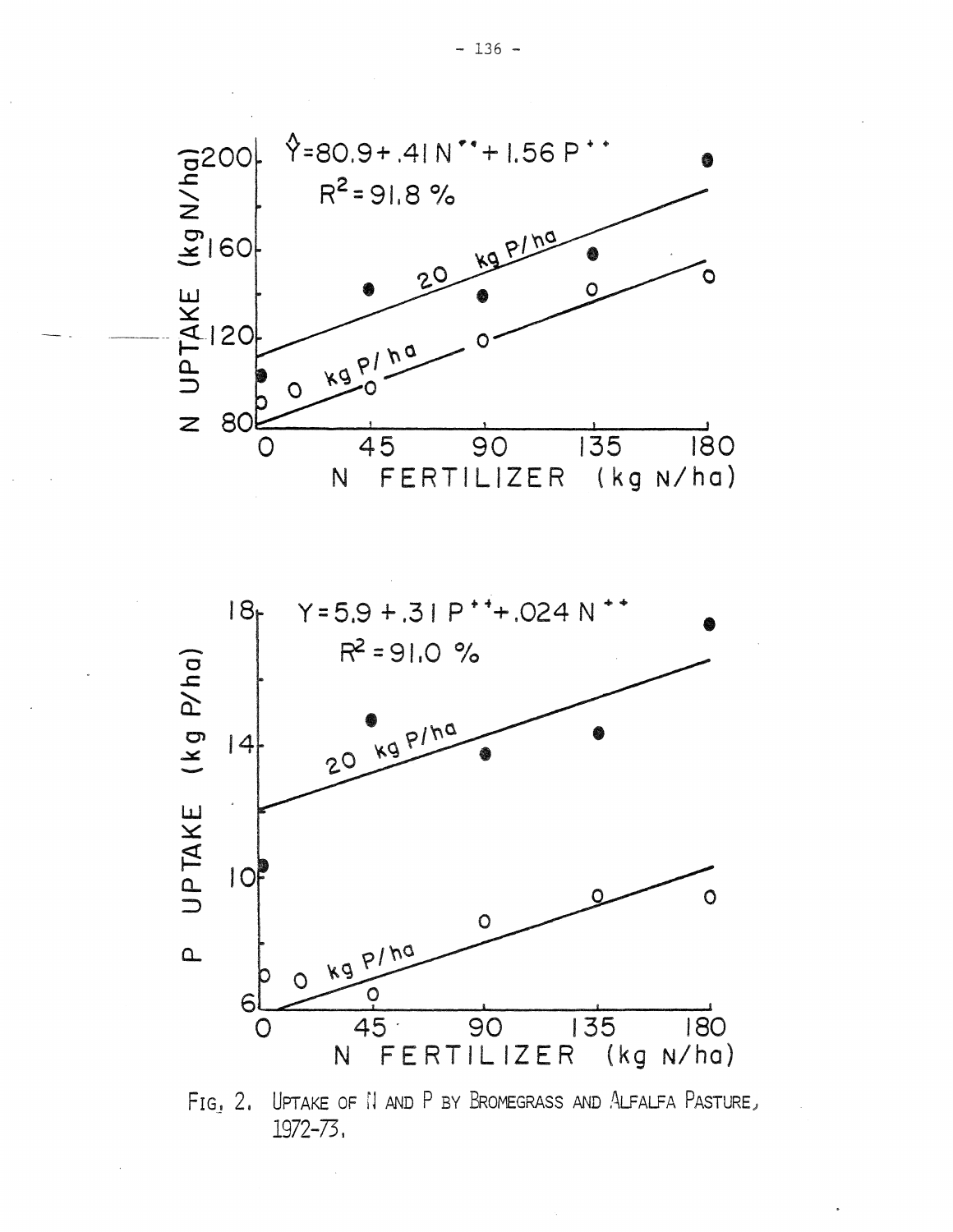

FIG. 3. UPTAKE OF N AND P BY BROMEGRASS AND ALFALFA PASTURE, 1974-75.